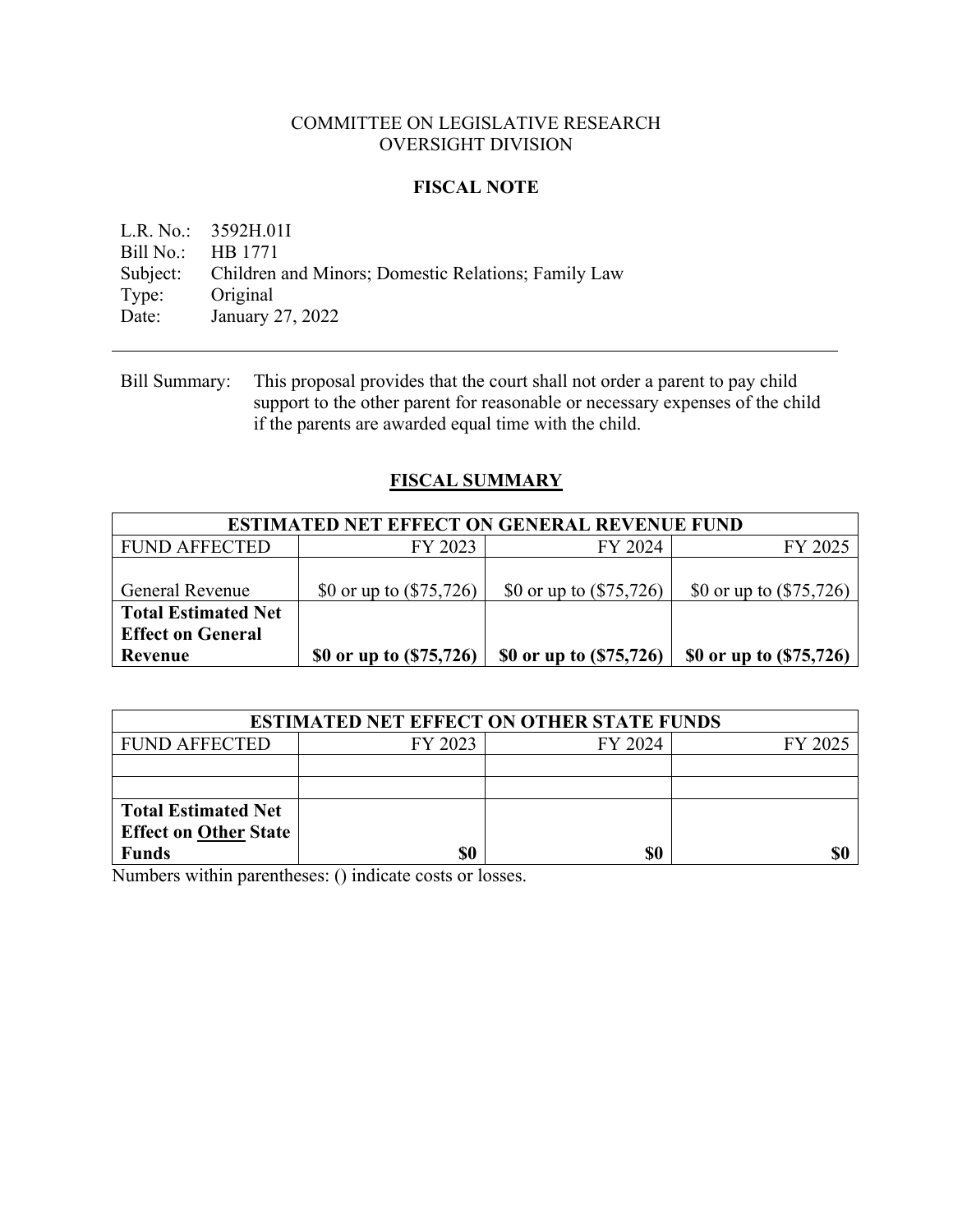| <b>ESTIMATED NET EFFECT ON FEDERAL FUNDS</b> |         |         |         |  |  |
|----------------------------------------------|---------|---------|---------|--|--|
| <b>FUND AFFECTED</b>                         | FY 2023 | FY 2024 | FY 2025 |  |  |
|                                              |         |         |         |  |  |
|                                              |         |         |         |  |  |
| <b>Total Estimated Net</b>                   |         |         |         |  |  |
| <b>Effect on All Federal</b>                 |         |         |         |  |  |
| <b>Funds</b>                                 | \$0     | \$0     | \$0     |  |  |

| <b>ESTIMATED NET EFFECT ON FULL TIME EQUIVALENT (FTE)</b> |         |         |         |  |  |
|-----------------------------------------------------------|---------|---------|---------|--|--|
| <b>FUND AFFECTED</b>                                      | FY 2023 | FY 2024 | FY 2025 |  |  |
|                                                           |         |         |         |  |  |
|                                                           |         |         |         |  |  |
| <b>Total Estimated Net</b>                                |         |         |         |  |  |
| <b>Effect on FTE</b>                                      |         |         |         |  |  |

- □ Estimated Net Effect (expenditures or reduced revenues) expected to exceed \$250,000 in any of the three fiscal years after implementation of the act or at full implementation of the act.
- □ Estimated Net Effect (savings or increased revenues) expected to exceed \$250,000 in any of the three fiscal years after implementation of the act or at full implementation of the act.

| <b>ESTIMATED NET EFFECT ON LOCAL FUNDS</b> |         |         |                  |  |
|--------------------------------------------|---------|---------|------------------|--|
| <b>FUND AFFECTED</b>                       | FY 2023 | FY 2024 | $FY$ 20 $\angle$ |  |
|                                            |         |         |                  |  |
| <b>Local Government</b>                    | \$0     | \$0     |                  |  |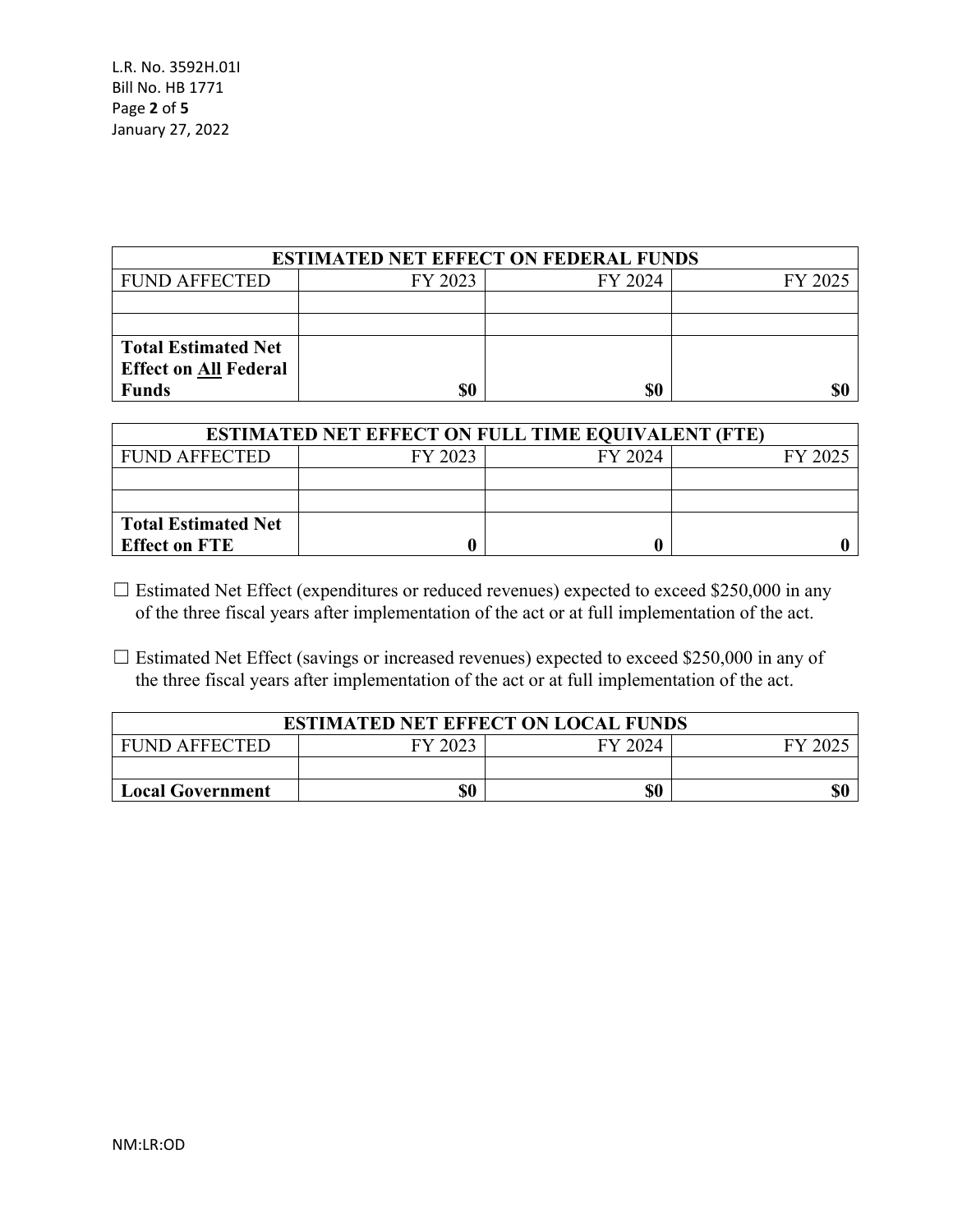L.R. No. 3592H.01I Bill No. HB 1771 Page **3** of **5** January 27, 2022

## **FISCAL ANALYSIS**

#### ASSUMPTION

Officials from the **Department of Social Services (DSS)** state the new proposed subsection 452.340.14 provides that if the court awards each parent equal periods of time with the child, the court shall not order a parent to pay child support to the other parent for reasonable or necessary expenses of the child. The Family Support Division (FSD) child support assumes that the intent of this proposed legislation is that the court will not order a child support obligation when equal parenting time is awarded to the parents. FSD child support also assumes based on emerging trends that courts will increasingly order equal parenting time in judicial orders.

Since this bill precludes the court from entering child support obligations when the parties receive an award of equal parenting time, FSD will not be able to provide services (establishment or modification of an order or enforcement) to parents subject to judicial orders that do not include a child support obligation.

Since support amounts are assigned to the state when a parent and child receive Temporary Assistance for Needy Families (TANF) and new orders with equal parenting time will not include support obligations, the state's ability to recoup TANF payments will be reduced. The state retains approximately 34% of all assigned collections in the Child Support Enforcement (CSEC) Fund; a reduction in the ability to recoup TANF expenditures will reduce the amount of assigned collections deposited into the CSEC fund that help fund the Child Support program.

In state fiscal year (SFY) 2021, there were 3,296 new judicial support orders entered in the Missouri Automated Child Support System (MACSS) on IV–D cases. FSD's caseload for state fiscal year 2021 was 304,525 cases of which 12,488 (or 4%) were TANF cases. Therefore, of the 3,296 new IV–D judicial orders entered in MACSS in SFY 2021, FSD assumes 4% or 132 were TANF cases and the judicial current support obligations were assigned to the state. The total assigned support that accrued on those orders for SFY 2021 was \$150,892 with an average annual accrual per order amount of \$1,143 (\$150,892/132).

Assuming that this bill will eliminate current support obligations on newly entered judicial orders and the number of TANF recipients remains static, FSD estimates the amount of support assigned to the state for the recoupment of TANF benefits could be reduced by up to \$150,892 per year resulting in \$51,303 (\$150,892 x [34% FMAP\)](https://www.federalregister.gov/documents/2017/11/21/2017-24953/federal-matching-shares-for-medicaid-the-childrens-health-insurance-program-and-aid-to-needy-aged) reduced TANF collections that the state could potentially retain as CSEC revenues.

Additionally, in calendar year 2021 thus far, Missouri has retained \$205,374 in \$10 non–IV–D (NIVD) fees which are collected on any NIVD order receiving payments during the calendar year. NIVD orders can be mandated or non-mandated based on the method of payment collection. From this total, \$85,830 (42%) was collected on mandated orders and \$119,544 (58%) was collected from non–mandated orders. Passage of this legislation would reduce the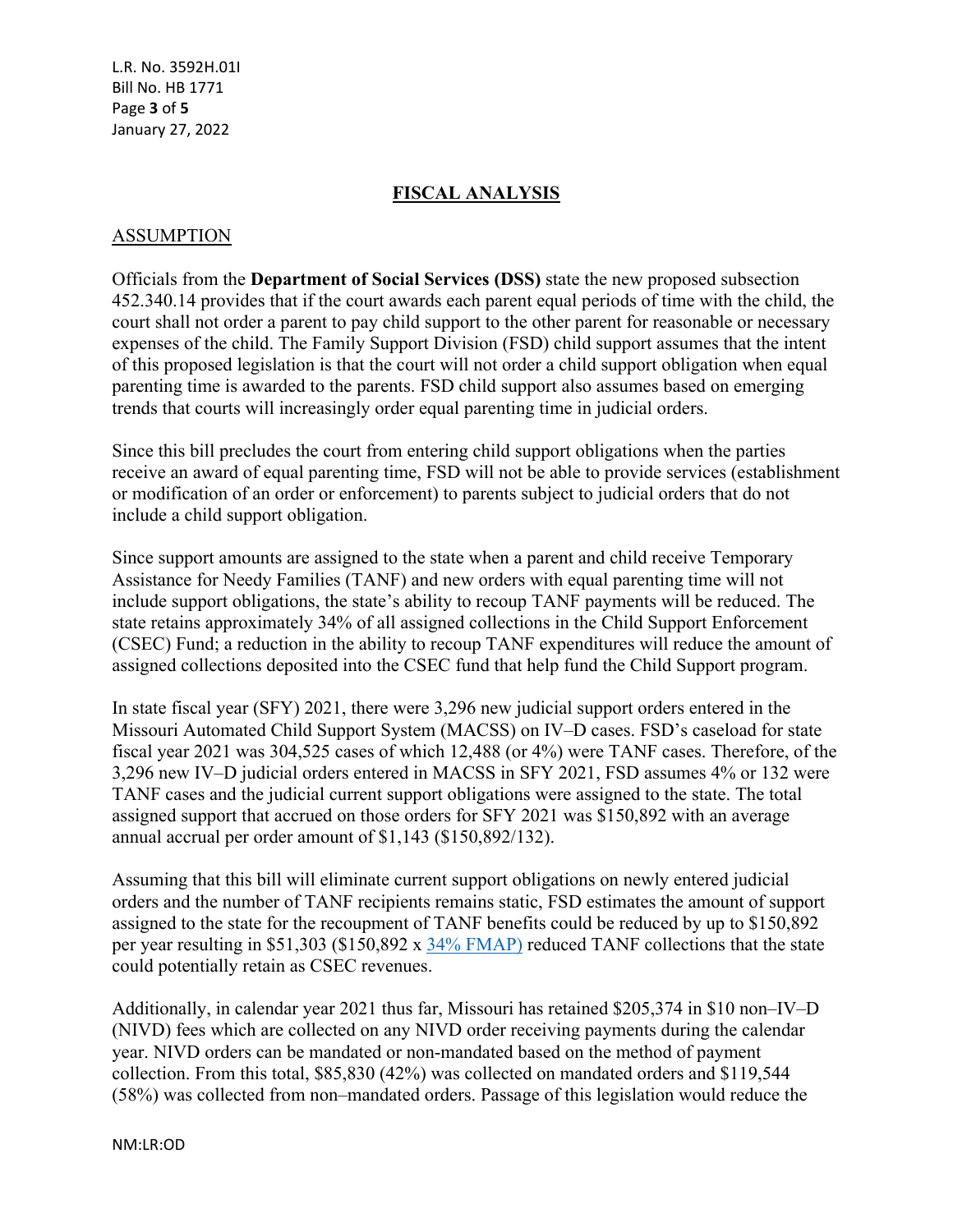L.R. No. 3592H.01I Bill No. HB 1771 Page **4** of **5** January 27, 2022

amount that Missouri collects annually from NIVD fees. In calendar year 2021 thus far, 3,379 new NIVD orders were added in MACSS, all of which would be eligible for the fee if any payments are processed on the order. This represents a potential annual reduction of \$33,790  $(3.379 \times$  \$10 fee amount) in NIVD fees annually, of which \$14,192  $(33.790 \times .42)$  would be collected from mandated orders and \$19,598 (33,790 x .58) from non-mandated orders. The mandated order NIVD fee collections must be shared with the federal government at 66% federal/34% state share. The 34% share retained by the state would be \$4,825 (\$14,192 x .34). The state is not required to share the non–mandated order NIVD fee collections with the federal government so the state would retain the entire \$19,598 of the non–mandated order fees. Therefore, the total reduction in NIVD fee collections retained by the state would be \$24,423  $($4,825 + $19,598).$ 

The impact on the FSD child support program will be a range of \$0 (no change in the obligation) up to (\$75,726) (\$51,303 reduced TANF collections retained + \$24,423 reduced NIVD fees if all new orders did not contain an obligation). Therefore, the total fiscal impact to FSD is \$0 to (\$75,726). This reduced funding impacts CSEC revenues and will; therefore, need a general revenue pickup to keep the Child Support program operational.

**Oversight** does not have information to the contrary and therefore, Oversight will reflect the estimates as provided by the DSS to the General Revenue Fund.

Officials from the **Office of the State Courts Administrator (OSCA)** assume the proposal will have no fiscal impact on their organization. **Oversight** does not have any information to the contrary. Therefore, Oversight will reflect a zero impact in the fiscal note for OSCA.

| FISCAL IMPACT - State Government     | FY 2023            | FY 2024      | FY 2025      |
|--------------------------------------|--------------------|--------------|--------------|
|                                      | $(10 \text{ Mo.})$ |              |              |
| <b>GENERAL REVENUE</b>               |                    |              |              |
|                                      |                    |              |              |
| $Loss - DSS$                         |                    |              |              |
| Reduction of fees collected for TANF | \$0 or up to       | \$0 or up to | \$0 or up to |
| & NIVD                               | $(\$75,726)$       | (\$75,726)   | (\$75,726)   |
|                                      |                    |              |              |
| <b>ESTIMATED NET EFFECT ON</b>       | \$0 or up to       | \$0 or up to | \$0 or up to |
| THE GENERAL REVENUE FUND             | (S75, 726)         | (S75, 726)   | (S75, 726)   |